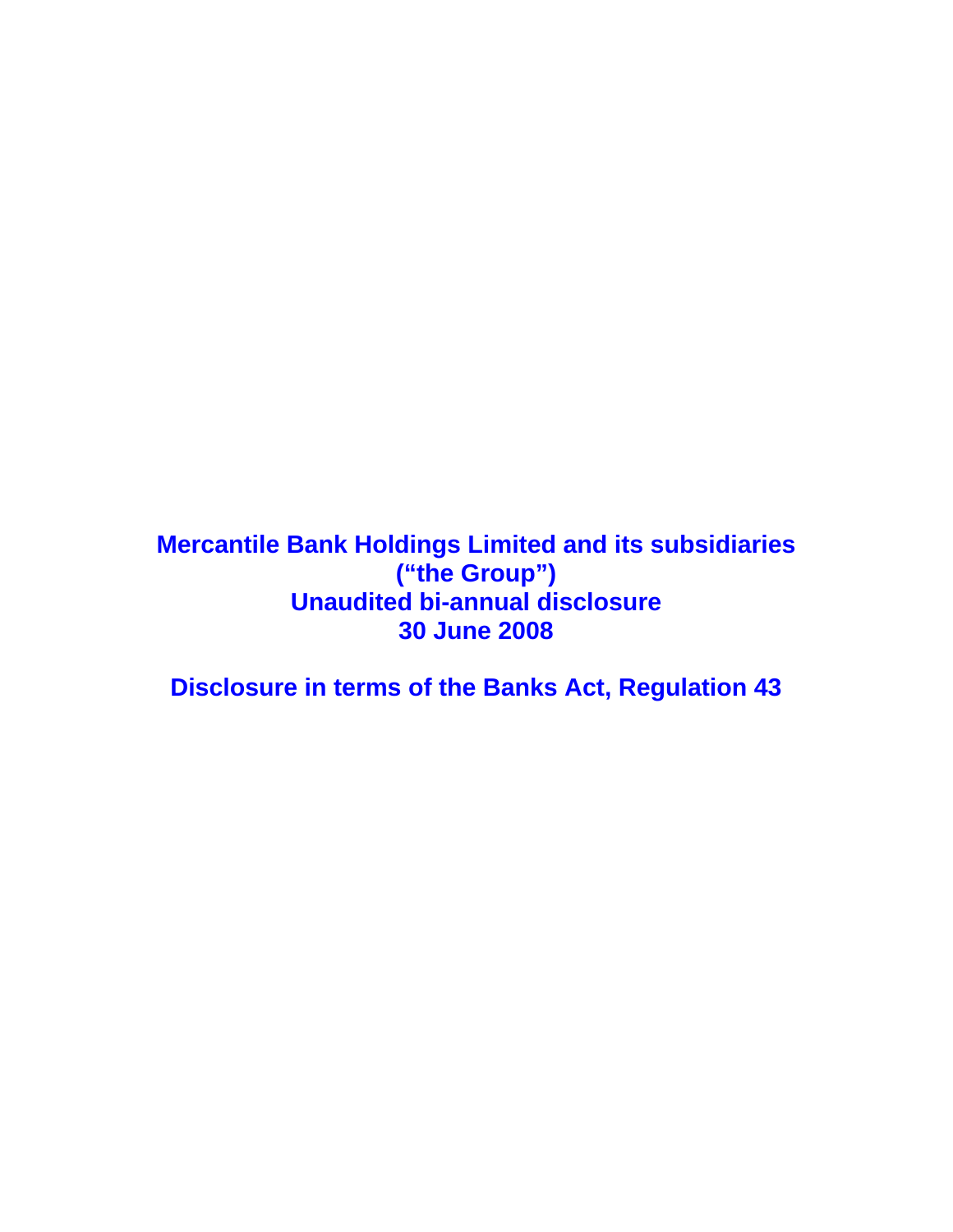**Mercantile Bank Holdings Limited and its subsidiaries ("the Group") For the 6 month period ended June 2008** 

### **1. Basis of compilation**

The following information is compiled in terms of Regulation 43 of the Banks Act 1990 (as amended) the ("Regulations") which incorporates the Basel II, Pillar Three requirements on market discipline.

All disclosures presented below are consistent with those disclosed in terms of International Financial Reporting Standards ("IFRS") unless otherwise stated. In the main, differences between IFRS and information disclosed in terms of the Regulations relate to the definition of capital and the calculation and measurement thereof.

These disclosures have been prepared in compliance with the Group's disclosure policy.

### **2. Scope of reporting**

This report covers the consolidated results of Mercantile Bank Holdings Limited and its subsidiaries ("the Group") for the six months ended June 2008.

Mercantile Bank Holdings Limited ("the Company") is a registered bank controlling and investment holding company. Its holding company is Caixa Geral de Depósitos S.A. ("CGD"), a company registered in Portugal.

The consolidated approach adopted for accounting purposes is consistent with the approach adopted for regulatory purposes. The descriptions and details of the entities within the Group are as follows:

|                                            | <b>Effective</b> |                          |              |
|--------------------------------------------|------------------|--------------------------|--------------|
|                                            | <b>Holding</b>   | Nature of                | <b>Fully</b> |
|                                            | $\%$             | <b>business</b>          | consolidated |
| <b>Company name</b>                        |                  |                          |              |
| LSM (Troyeville) Properties (Pty) Limited  | 100              | <b>Property holding</b>  | <b>Yes</b>   |
| <b>Mercantile Bank Limited</b>             | 100              | <b>Banking</b>           | <b>Yes</b>   |
| Mercantile Insurance Brokers (Pty) Limited | 100              | <b>Insurance brokers</b> | <b>Yes</b>   |
| <b>Mercantile Nominees (Pty) Limited</b>   | 100              | Nominee company          | <b>Yes</b>   |
| <b>Mercantile Registrars Limited</b>       | 100              | Investment company       | <b>Yes</b>   |
| Portion 2 of Lot 8 Sandown (Pty) Limited   | 100              | <b>Property holding</b>  | Yes:         |

There are currently no restrictions or other major impediments on the transfer of funds or capital within the Group.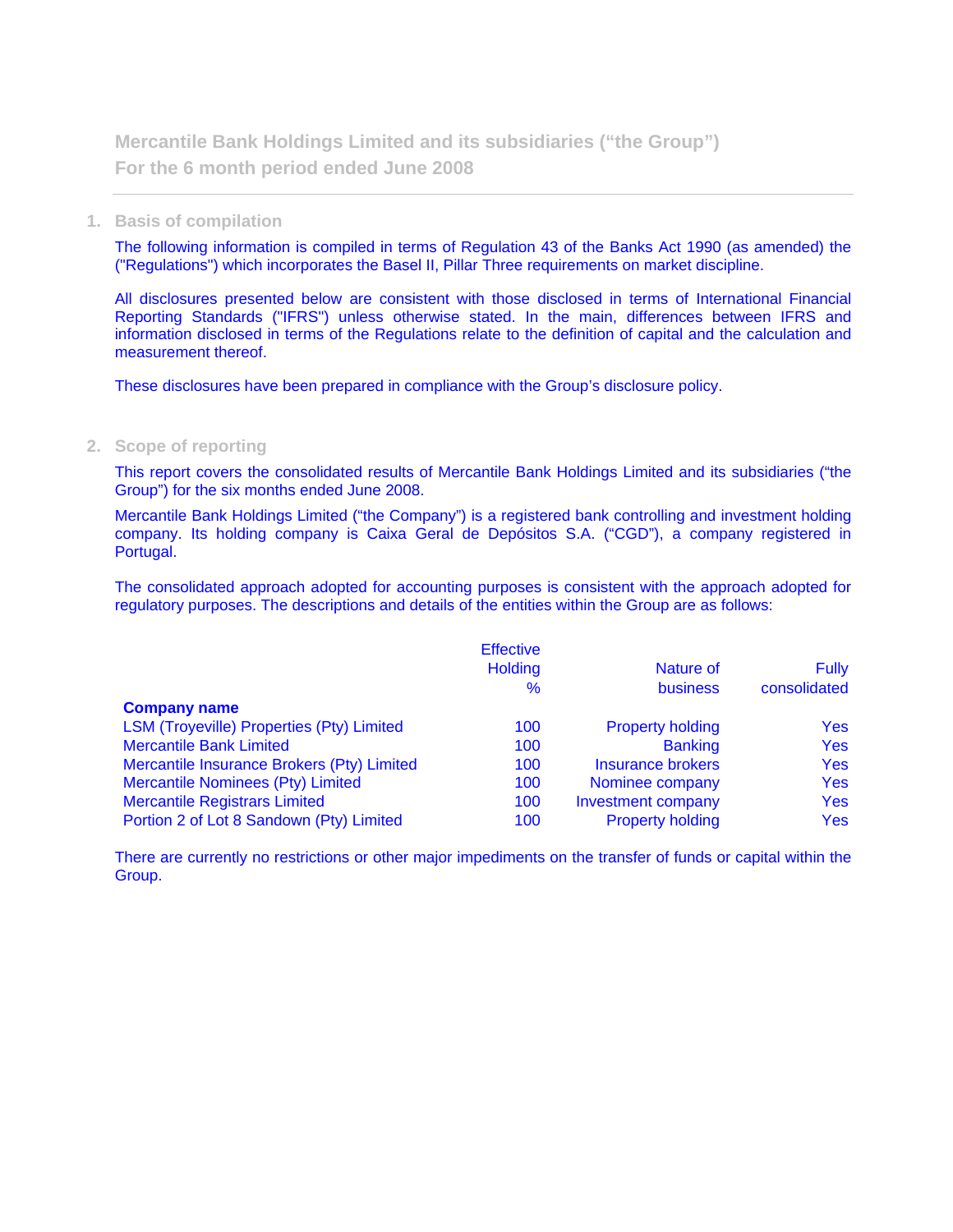### **3. Detailed disclosures**

**3.1 Credit risk** 

The Group has adopted the standardised approach to determine the capital requirement for credit risk on all portfolios. The Group does not intend to migrate to the internal ratings based approach for credit risk in the short-term.

**Table 3.1.1 Gross credit risk exposures**  As at 30 June 2008

|                      | Gross     | <b>Risk-weighted</b> | <b>Total capital</b> |
|----------------------|-----------|----------------------|----------------------|
|                      | exposure  | exposure             | required             |
|                      | R'000     | R'000                | R'000                |
| <b>Portfolios</b>    |           |                      |                      |
| <b>SME Corporate</b> | 1,350,477 | 1,276,143            | 102,091              |
| <b>Sovereigns</b>    | 223,883   | -                    |                      |
| <b>Banks</b>         | 1,486,880 | 297,376              | 23,790               |
| Retail               | 733,898   | 291,356              | 23,308               |
| <b>SME Retail</b>    | 1,696,153 | 1,206,597            | 96,529               |
|                      |           |                      |                      |
| <b>Total</b>         | 5,491,291 | 3,071,472            | 245,718              |

**Table 3.1.2 Aggregate credit exposure after set off but before and after credit mitigation techniques**  As at 30 June 2008

|                                       | <b>Gross credit</b><br>exposure after<br>set off | <b>Credit risk</b><br>mitigation $(1)$ | <b>Credit exposure</b><br>after risk<br>mitigation |
|---------------------------------------|--------------------------------------------------|----------------------------------------|----------------------------------------------------|
|                                       | R'000                                            | <b>R'000</b>                           | R'000                                              |
| <b>Major types of credit exposure</b> |                                                  |                                        |                                                    |
| <b>SME Corporate</b>                  | 1,350,477                                        | 22,493                                 | 1,327,984                                          |
| <b>Sovereigns</b>                     | 223,883                                          | ۰                                      | 223,883                                            |
| <b>Banks</b>                          | 1,486,880                                        | ۰                                      | 1,486,880                                          |
| <b>Retail</b>                         | 733,898                                          | 36,544                                 | 697,354                                            |
| <b>SME Retail</b>                     | 1,696,153                                        | 83,148                                 | 1,613,005                                          |
|                                       |                                                  |                                        |                                                    |
| <b>Total</b>                          | 5,491,291                                        | 142,185                                | 5,349,106                                          |

(1) Only inward guarantees and pledged investments and/or liquid funds are taken into account as credit risk mitigation. Inward guarantees are mainly received from CGD. Other forms of credit risk mitigation in the form of collateral is non-qualifying in terms of the Bank Regulations and is commented on below.

The Group uses on- and off- balance sheet netting to restrict its exposure to credit losses. When a client maintains both debit and credit balances with the Group and the Group enters into a netting agreement in respect of the relevant loans and deposits with the said counterparty, the Group may regard the exposure as a collateralised exposure in accordance with Regulation 23 of the Banks Regulations. As at 30 June 2008, the Group did not recognise any netting arrangements to reduce its credit risk exposures.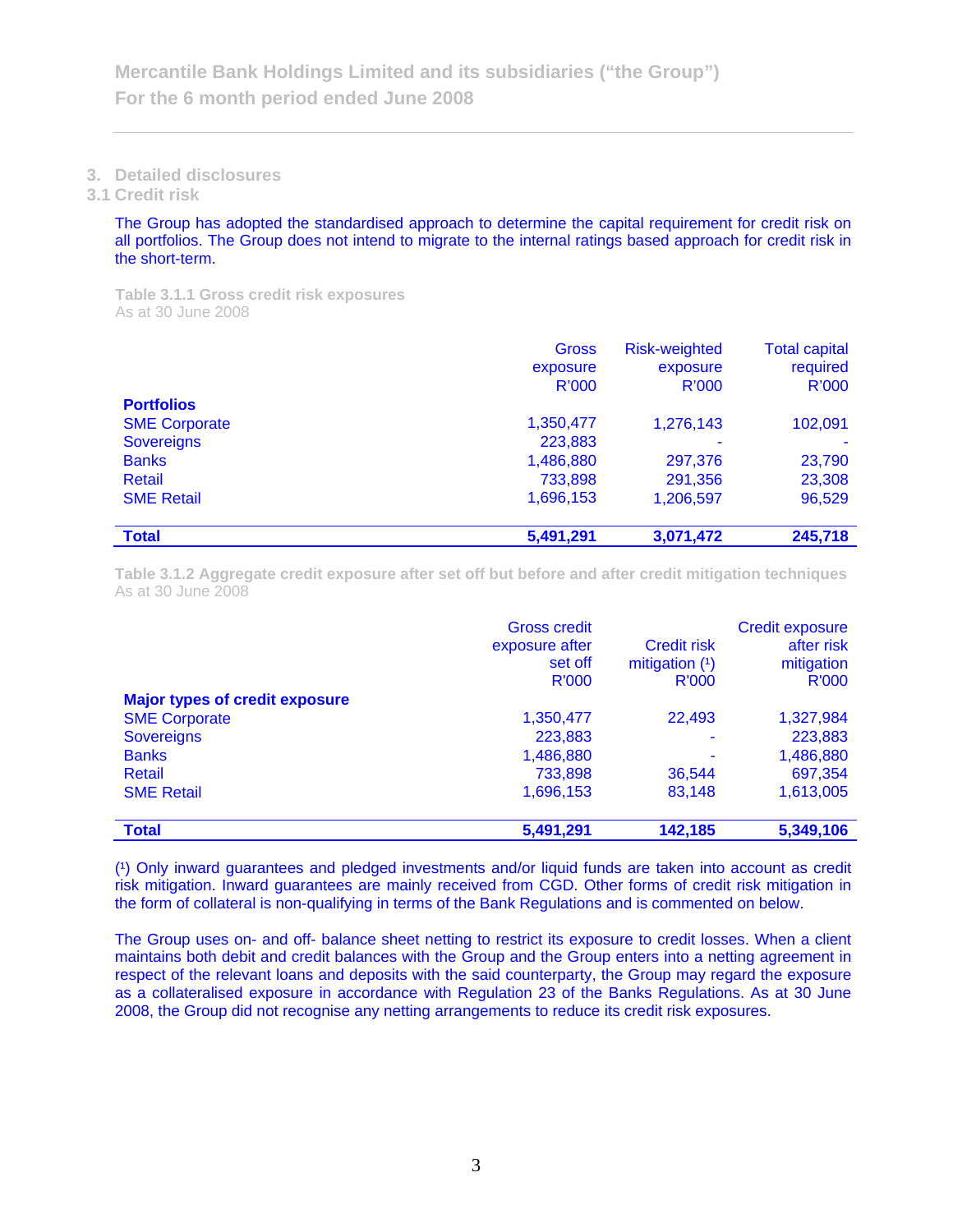**Policies and processes for collateral valuation and management** 

Dependent upon the risk profile of the customer, the risk inherent in the product offering and the track record/payment history of the client, varying types and levels of security are taken to mitigate credit related risks. These include inter alia pledges of investments, mortgage and notarial bonds, guarantees and cession of debtors. Various levels of security value are attached to the different categories of security offered by a client. The value of the security is reviewed regularly and the values are maintained on an electronic security register. The Group does not have any material concentration risk in respect of collateral used to mitigate credit risk. Clean or unsecured lending will only be considered for financially strong borrowers.

**Table 3.1.3 Geographical distribution of credit exposure**  As at 30 June 2008

|                          | On balance<br>sheet<br>exposure<br>R'000 | Off balance<br>sheet<br>exposure<br><b>R'000</b> | <b>Derivative</b><br>instruments<br>R'000 | Total<br><b>R'000</b> |
|--------------------------|------------------------------------------|--------------------------------------------------|-------------------------------------------|-----------------------|
| <b>Geographical area</b> |                                          |                                                  |                                           |                       |
| <b>South Africa</b>      | 3,665,662                                | 592,537                                          | 37,216                                    | 4,295,415             |
| <b>Other</b>             | 1,195,876                                |                                                  |                                           | 1,195,876             |
| - Asia                   | 2,351                                    |                                                  |                                           | 2,351                 |
| - Australia              | 2,691                                    |                                                  |                                           | 2,691                 |
| - Europe - CGD           | 1,073,084                                |                                                  |                                           | 1,073,084             |
| - Other institutions     | 38,184                                   |                                                  |                                           | 38,184                |
| - North America          | 79,566                                   |                                                  |                                           | 79,566                |
| <b>Total</b>             | 4,861,538                                | 592,537                                          | 37,216                                    | 5,491,291             |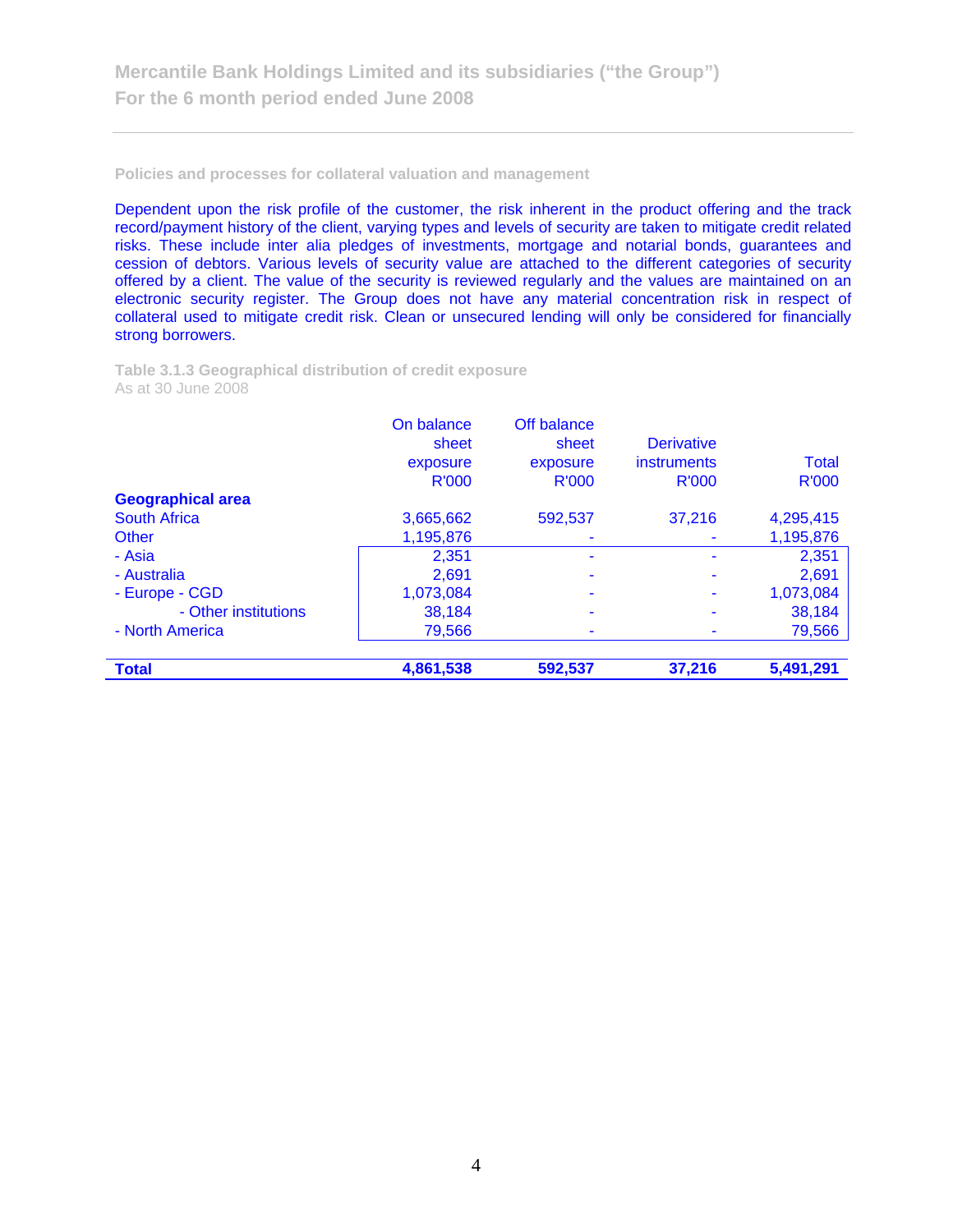**Table 3.1.4 Analyses of credit exposure based on industry sector**  As at 30 June 2008

|                                     | On balance   | Off balance  |                    |              |
|-------------------------------------|--------------|--------------|--------------------|--------------|
|                                     | sheet        | sheet        | <b>Derivative</b>  |              |
|                                     | exposure     | exposure     | <i>instruments</i> | Total        |
|                                     | <b>R'000</b> | <b>R'000</b> | <b>R'000</b>       | <b>R'000</b> |
| <b>Industry sector</b>              |              |              |                    |              |
| Agriculture, hunting, forestry and  |              |              |                    |              |
| fishing                             | 22,085       | 133          |                    | 22,218       |
| Mining and quarrying                | 9,149        |              |                    | 9,149        |
| Manufacturing                       | 429,193      | 17,005       | 1,731              | 447,929      |
| Electricity, gas and water supply   | 2,946        | 132          |                    | 3,078        |
| <b>Construction</b>                 | 333,665      | 63,285       | 2,566              | 399,516      |
| Wholesale and retail trade, repair  |              |              |                    |              |
| of specified items, hotel           | 327,762      | 74,767       | 13                 | 402,542      |
| Transport, storage and              |              |              |                    |              |
| communication                       | 35,186       | 3,166        |                    | 38,352       |
| <b>Financial intermediation and</b> |              |              |                    |              |
| insurance                           | 774,506      | 13,770       | 32,906             | 821,182      |
| <b>Real estate</b>                  | 477,404      | 36,100       |                    | 513,504      |
| <b>Business services</b>            | 1,274,712    | 19,621       |                    | 1,294,333    |
| Community, social and personal      |              |              |                    |              |
| <b>services</b>                     | 16,211       | 138          |                    | 16,349       |
| <b>Private households</b>           | 670,516      | 80,620       |                    | 751,136      |
| <b>Other</b>                        | 488,203      | 283,800      |                    | 772,003      |
|                                     |              |              |                    |              |
| <b>Total</b>                        | 4,861,538    | 592,537      | 37,216             | 5,491,291    |

**Table 3.1.5 Derivatives exposing the bank to counterparty credit risk**  As at 30 June 2008

|                                                 | <b>Total derivative</b><br><i>instruments</i> | <b>Maximum</b><br>counterparty<br>credit exposure |
|-------------------------------------------------|-----------------------------------------------|---------------------------------------------------|
|                                                 | <b>R'000</b>                                  | <b>R'000</b>                                      |
| <b>Counterparty credit risk</b>                 |                                               |                                                   |
| Gross positive fair value                       | 29,041                                        | 35,882                                            |
| <b>Current netting benefits</b>                 |                                               |                                                   |
| Netted current credit exposure (pre-mitigation) | 29,041                                        | 35,882                                            |
| Collateral value after haircut                  |                                               |                                                   |
| Current exposure method                         | 37,216                                        | 40,810                                            |
| <b>Credit exposure</b>                          | 30,569                                        | 30,569                                            |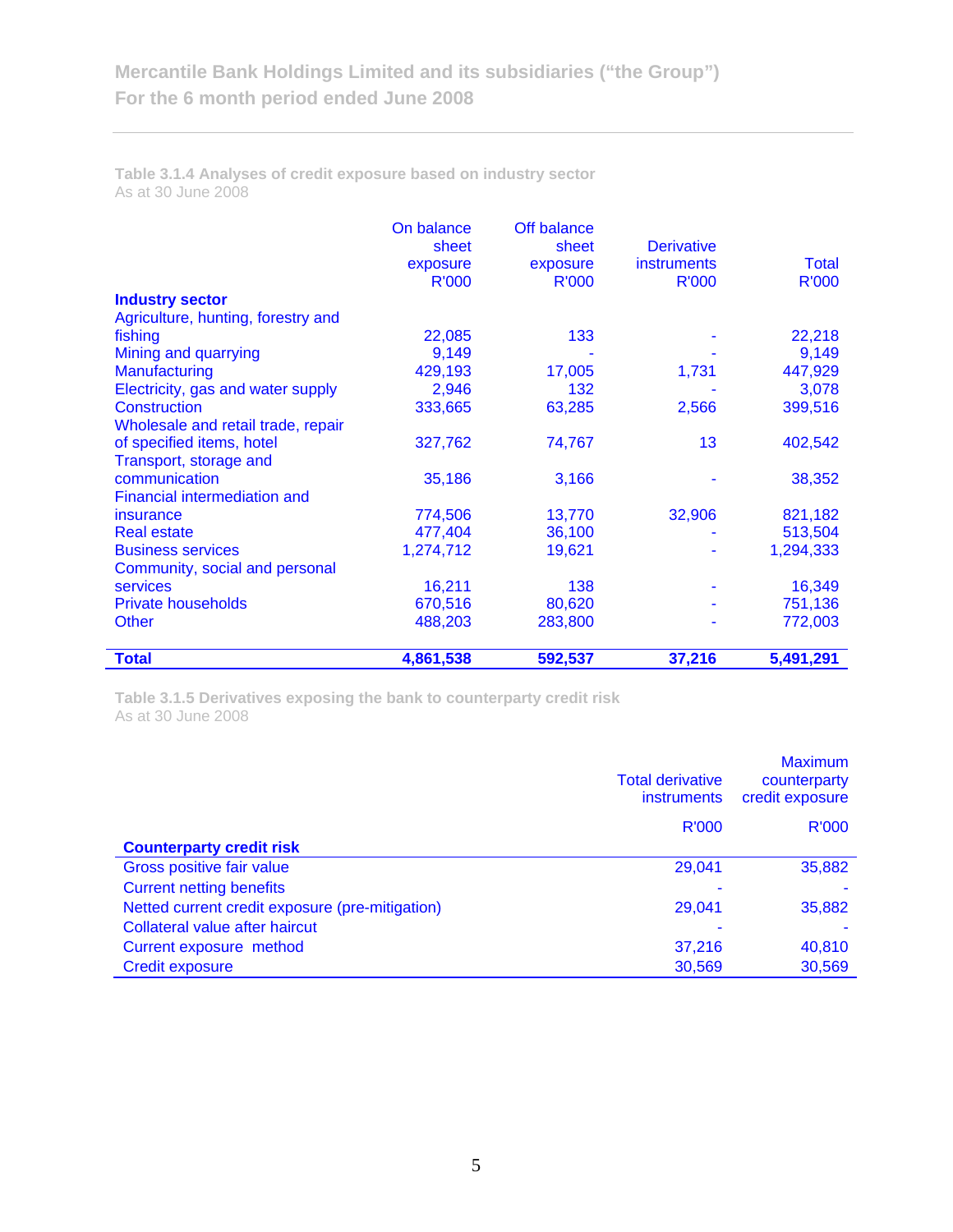**Table 3.1.6 Daily average gross credit exposure**  Six months ending 30 June 2008

|                                                                                         | Average gross<br>credit exposure |
|-----------------------------------------------------------------------------------------|----------------------------------|
| Summary of on-balance sheet and off-balance sheet credit exposure<br><b>Asset class</b> | R'000                            |
| <b>Liquid assets</b>                                                                    | 1,798,190                        |
| Cash and cash equivalents - Rand denominated                                            | 336,485                          |
| Cash and cash equivalents - Foreign currency denominated                                | 1,217,832                        |
| <b>Negotiable securities</b>                                                            | 243,873                          |
| <b>Gross loans and other advances</b>                                                   | 3,070,894                        |
| <b>Current accounts</b>                                                                 | 789,221                          |
| <b>Credit card</b>                                                                      | 21,829                           |
| <b>Mortgage loans</b>                                                                   | 1,319,635                        |
| Instalment sales and leases                                                             | 314,882                          |
| Foreign currency loans                                                                  | 1,693                            |
| Other advances                                                                          | 623,634                          |
| <b>Gross other assets</b>                                                               | 137,045                          |
| <b>Investments</b>                                                                      | 91,148                           |
| Derivative financial assets                                                             | 45,897                           |
| <b>On-balance sheet exposure</b>                                                        | 5,006,129                        |
| <b>Guarantees</b>                                                                       | 432,510                          |
| <b>Committed undrawn facilities</b>                                                     | 229,943                          |
| Letters of credit                                                                       | 11,208                           |
| <b>Off-balance sheet exposure</b>                                                       | 673,661                          |
| <b>Total gross credit exposure</b>                                                      | 5,679,790                        |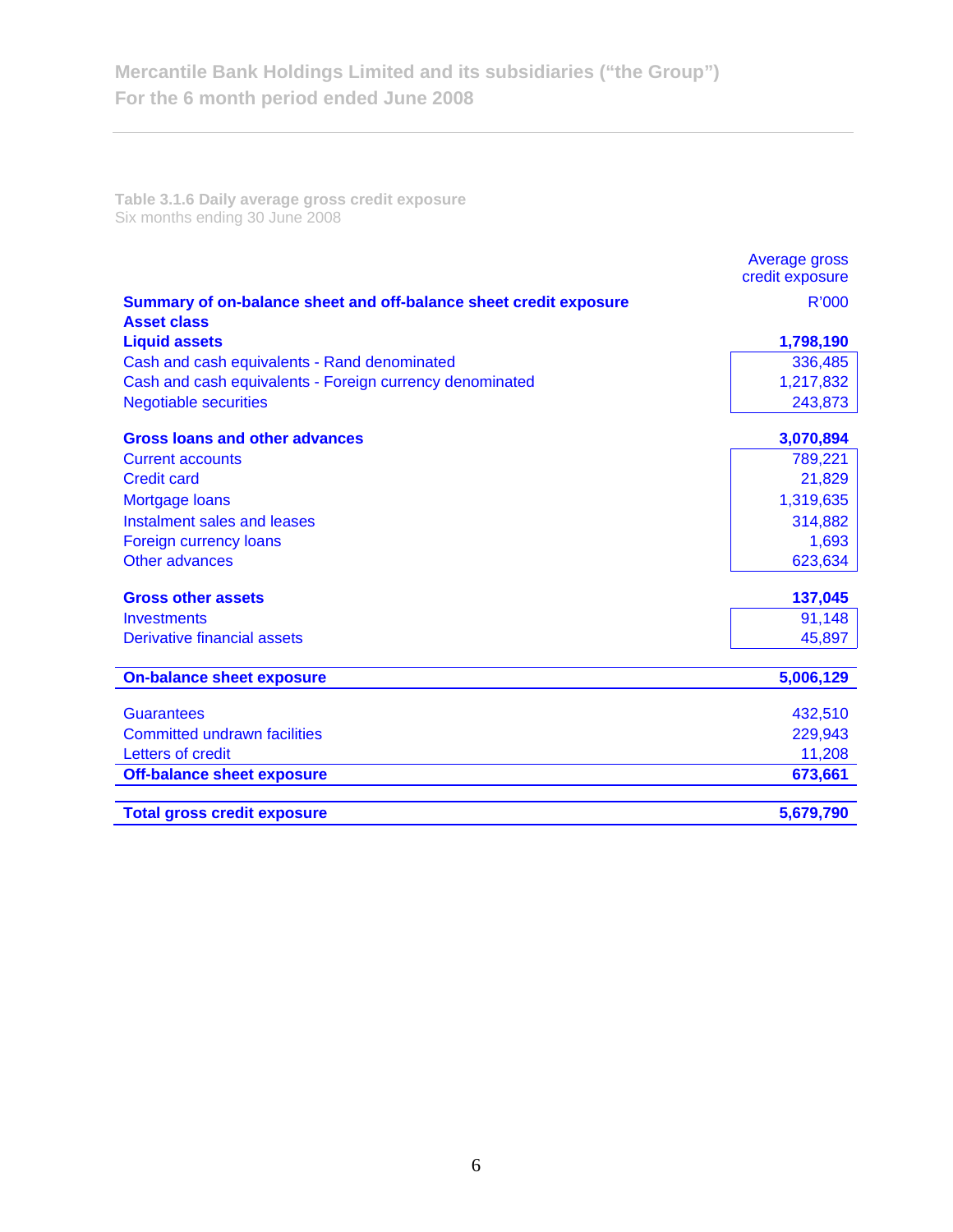**Table 3.1.7 Impairments of loans and advances per geographical area**  As at 30 June 2008

### **Impaired and past due loans and advances by geographical area**

|                                                 |               |               | <b>South</b> |              |
|-------------------------------------------------|---------------|---------------|--------------|--------------|
|                                                 |               |               | Africa       | <b>Other</b> |
|                                                 |               |               | Gross        | Gross        |
|                                                 |               |               | amount       | amount       |
|                                                 |               |               |              |              |
|                                                 |               |               | <b>R'000</b> | R'000        |
| <b>Individually impaired loans and advances</b> |               |               | 64,940       |              |
|                                                 |               |               |              |              |
| <b>Impairments for credit losses</b>            |               |               |              |              |
| Portfolio impairments                           |               |               | 32,691       |              |
| <b>Specific impairments</b>                     |               |               | 20,430       |              |
| Interest in suspense                            |               |               | 38,363       |              |
|                                                 |               |               |              |              |
|                                                 |               |               | 91,484       |              |
|                                                 |               |               |              |              |
| <b>Past due loans and advances</b>              |               |               |              |              |
|                                                 |               | Past due for: |              | <b>Total</b> |
|                                                 |               | $31 - 60$     | $61 - 90$    | gross        |
|                                                 | $0 - 30$ days | days          | days         | amount       |
|                                                 | <b>R'000</b>  | <b>R'000</b>  | <b>R'000</b> | <b>R'000</b> |
| <b>Category age analysis of loans and</b>       |               |               |              |              |
| advances that are past due but not impaired     |               |               |              |              |
|                                                 |               |               |              |              |
| <b>South Africa</b>                             | 7,478         | 9,599         | 991          | 18,068       |
| <b>Other</b>                                    |               |               |              |              |

A financial asset is past due when the counterparty has failed to make a payment when contractually due and is based on appropriate rules and assumptions per product type. An impairment loss is recognised if and only if, there is objective evidence that a financial asset or group of financial assets is impaired. Impaired exposure relates to assets that are individually determined to be impaired at reporting date.

**Table 3.1.8 Reconciliation of changes in specific and portfolio impairments**  As at 30 June 2008

| <b>Impairments for credit losses</b>                   |                                |                               |              |
|--------------------------------------------------------|--------------------------------|-------------------------------|--------------|
| <b>Reconciliation of credit impairment</b>             | <b>Portfolio</b><br>impairment | <b>Specific</b><br>impairment | <b>Total</b> |
| <b>Balance sheet</b>                                   | R'000                          | R'000                         | R'000        |
| Credit impairments: balance at the beginning of period | 32,663                         | 24.524                        | 57,187       |
| Movements for the period:                              | 28                             | (4,094)                       | (4,066)      |
| Credit impairments: balance at the end of period       | 32,691                         | 20,430                        | 53,121       |
| Interest in suspense at end of period                  | 19,918                         | 18,445                        | 38,363       |
| Credit impairments: balance at the end of period       |                                |                               |              |
| (including interest in suspense)                       | 52.609                         | 38.875                        | 91.484       |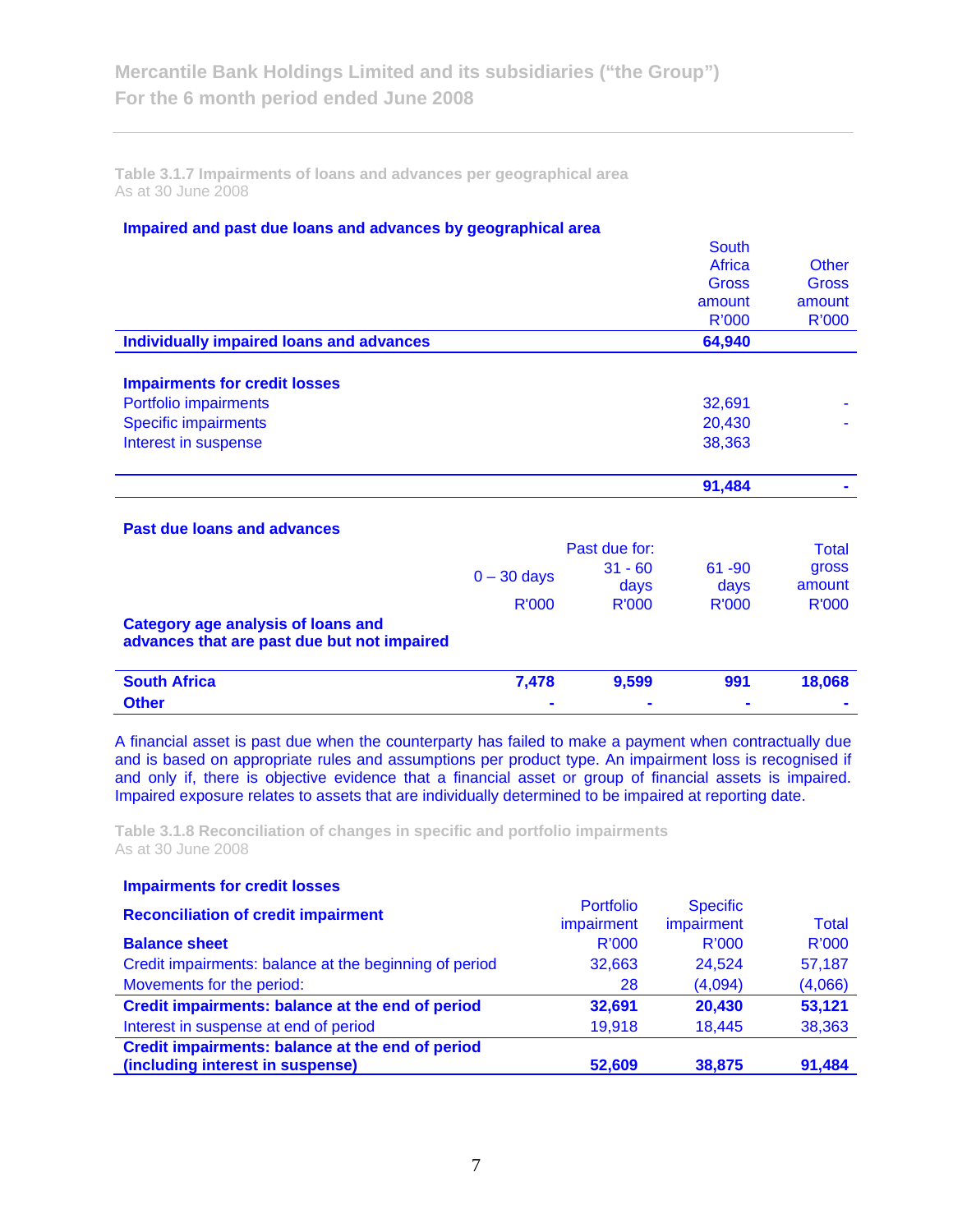**Table 3.1.9 Write-offs and recoveries reflected in the income statement**  Six months ending 30 June 2008

|                                               | <b>South Africa</b> |
|-----------------------------------------------|---------------------|
|                                               | <b>R'000</b>        |
| Net impairment recovery on loans and advances |                     |
| Movements for the period:                     |                     |
| Credit losses (written-off)                   | (3,683)             |
| <b>Bad debts recovered</b>                    | 380                 |
| Net impairments released                      | 4,066               |
|                                               |                     |
| <b>Net impairment recovery</b>                | 763                 |

### **3.2 Operational risk**

The Group currently holds R48,2 million in operational risk capital in terms of the standardised approach for the calculation of this capital.

#### **3.3 Market risk**

The portfolios that are subject to market risk are foreign exchange, equity positions and interest rate contracts, where the standardised approach is applied.

**Table 3.2 Banks capital requirements for the identified market risk**  As at 30 June 2008

|                                                                         | Total<br><b>R'000</b> |
|-------------------------------------------------------------------------|-----------------------|
| <b>Market risk</b><br>Interest rate products<br><b>Equity positions</b> | 245,718<br>1,768      |
| Foreign exchange positions                                              | 337                   |
| <b>Total</b>                                                            | 247,823               |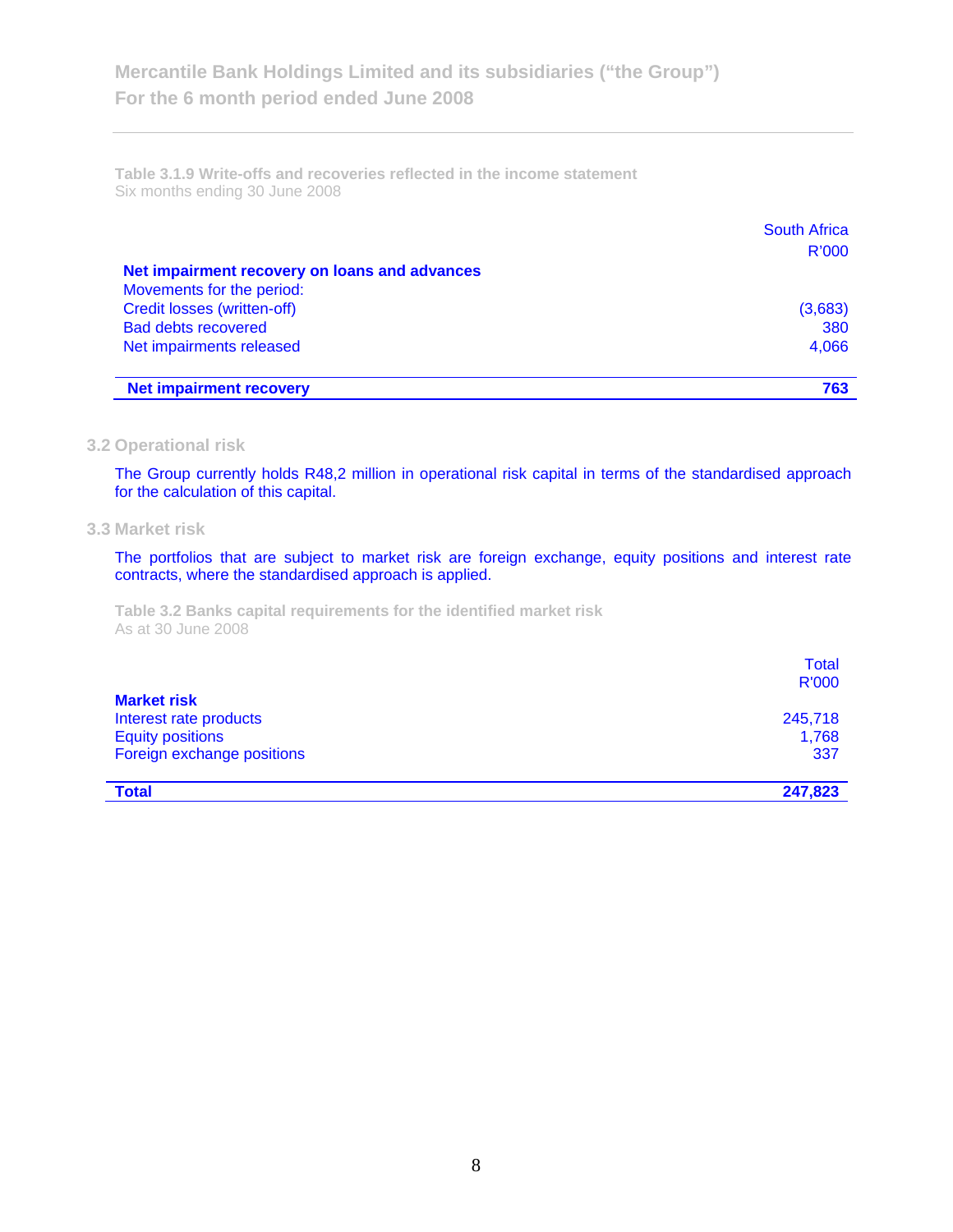# **3.4 Equity positions**

Investments consist of unlisted and listed equity investments and have been designated as available-forsale.

**Table 3.4.1 Equity investments**  As at 30 June 2008

| <b>Investments</b> | <b>Type</b>   | Carrying<br>amount<br>R'000 | <b>Fair value</b><br>R'000 | Capital<br>requirement<br><b>R'000</b> |  |
|--------------------|---------------|-----------------------------|----------------------------|----------------------------------------|--|
|                    |               |                             |                            |                                        |  |
| <b>Listed</b>      | <b>Shares</b> | 17,827                      | 17,827                     | 1,426                                  |  |
| <b>Unlisted</b>    | <b>Shares</b> | 308                         | 308                        | 25                                     |  |
|                    |               | 18,135                      | 18,135                     | 1,451                                  |  |

**Table 3.4.2 Realised and unrealised gains on equity investments**  Six months ending 30 June 2008

|                                                                      | <b>Total</b><br><b>R'000</b> |
|----------------------------------------------------------------------|------------------------------|
| Cumulative gains and losses realised in profit and loss              |                              |
| Listed<br><b>Unlisted</b>                                            | 9,838                        |
|                                                                      |                              |
|                                                                      | 9,838                        |
| Cumulative gains and losses unrealised recognised directly in equity |                              |
| Listed                                                               | 14,859                       |
| <b>Unlisted</b>                                                      | 15                           |
|                                                                      | 14,874                       |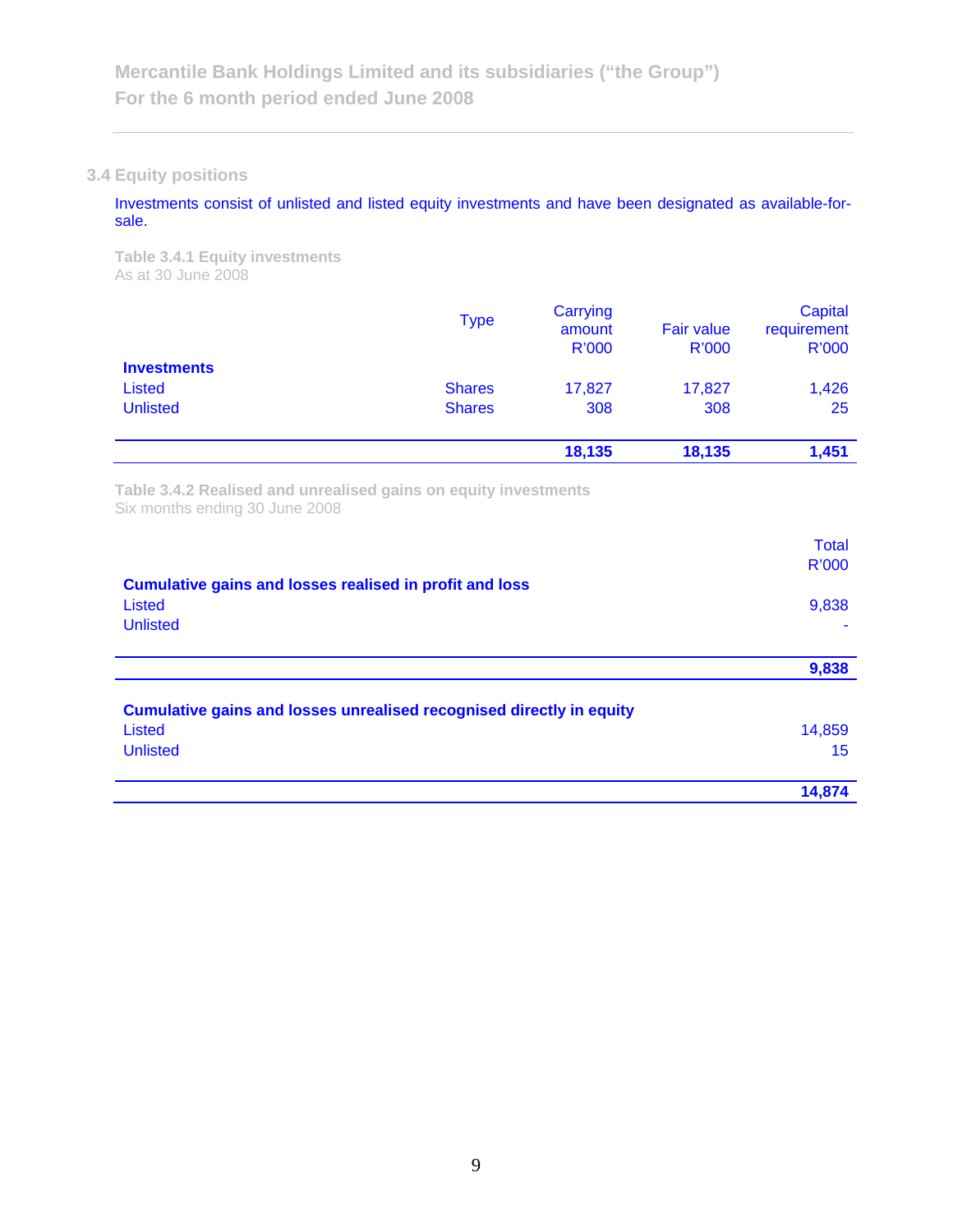#### **3.5 Liquidity risk**

The table below summarises assets and liabilities of the Group into relevant maturity groupings, based on the remaining period to the contractual maturity at balance sheet date:

**Table 3.5 Liquidity maturity analyses**  As at 30 June 2008

|                                                 | 5,148,845     | 5,148,845          |              |
|-------------------------------------------------|---------------|--------------------|--------------|
| Non-contractual                                 | 192,361       | 994,758            | (802, 397)   |
| Maturing after one year                         | 2,365,892     | 147,847            | 2,218,045    |
| Maturing between seven months and twelve months | 58,553        | 250,993            | (192, 440)   |
| Maturing between four months and six months     | 295,380       | 568,083            | (272, 703)   |
| Maturing between two and three months           | 450,571       | 814,429            | (363, 858)   |
| Maturing up to one month                        | 1,786,088     | 2,372,735          | (586, 647)   |
|                                                 | <b>R'000</b>  | <b>R'000</b>       | R'000        |
|                                                 | <b>Assets</b> | <b>Liabilities</b> | mismatch     |
|                                                 |               |                    | <b>Total</b> |

#### **3.6 Interest rate risk**

### **3.6.1 Interest rate sensitivity analyses**

For regulatory purposes, the assessment and measurement of interest rate risk is based on the accumulated impact of interest rate sensitive instruments resulting from a parallel movement of plus or minus 200 basis points on the yield curve.

In addition, the impact on equity and profit and loss resulting from a change in interest rates is calculated monthly based on management's forecast of the most likely change in interest rates.

The table below reflects the Group's annual net interest income sensitivity for a 200 basis point increase or decrease in interest rates, while all other variables remain constant. The impact is mainly attributable to the Group's exposure to interest rates on its lending and borrowings in the banking book.

**Table 3.6.2 Net interest income sensitivity**  As at 30 June 2008

| Impact on<br>economic<br><b>Net interest income sensitivity</b> | Impact on<br>net interest<br>income for<br>twelve<br>value of<br>months<br>equity<br>R'000<br>R'000 |
|-----------------------------------------------------------------|-----------------------------------------------------------------------------------------------------|
| Interest rate increase (200bps increase)<br>33,424              | 33,424                                                                                              |
| Interest rate decrease (200bps decrease)                        | (33, 424)<br>(33, 424)                                                                              |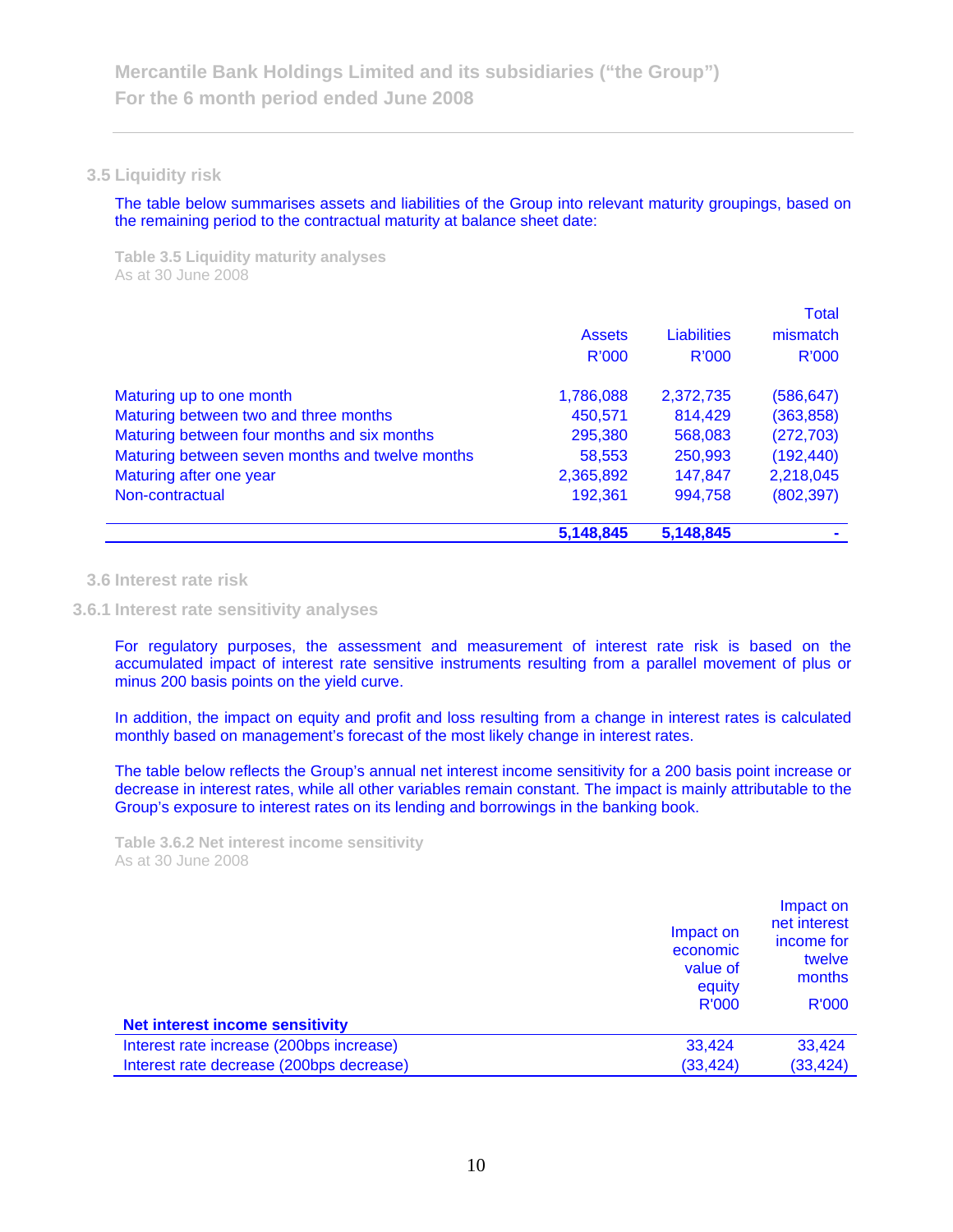# **3.7 Capital management**

**Table 3.7.1 Capital structure and regulatory capital adequacy**  As at 30 June 2008

| <b>Mercantile</b><br><b>Bank</b><br><b>Holdings</b><br>Limited<br>Group | <b>Mercantile</b><br><b>Bank</b><br><b>Limited</b><br>Company |
|-------------------------------------------------------------------------|---------------------------------------------------------------|
| R'000                                                                   | <b>R'000</b>                                                  |

# **Primary share capital**

# **Qualifying primary capital and reserve funds and deductions**

| <b>Issued primary share capital</b>                                                                                                      | 36,765          | 124,969         |
|------------------------------------------------------------------------------------------------------------------------------------------|-----------------|-----------------|
| <b>Ordinary shares</b>                                                                                                                   | 36,765          | 124,969         |
| <b>Primary unimpaired reserve funds</b>                                                                                                  | 1,182,020       | 1,370,562       |
| Share premium                                                                                                                            | 1,170,754       | 1,358,331       |
| Other general reserve                                                                                                                    | 7,478           | 12,231          |
| Other capital reserve fund                                                                                                               | 3,788           |                 |
| Total primary share capital and unimpaired reserve funds, before<br>deductions, specified approved amounts and non qualifying<br>amounts | 1,218,785       | 1,495,531       |
| Deductions against primary share capital and primary unimpaired<br>reserve funds                                                         | 359,717         | 616,439         |
| <b>Accumulated losses</b>                                                                                                                | 306,263         | 551,463         |
| Other deductions - Intangible assets - computer software                                                                                 | 53,454          | 64,976          |
|                                                                                                                                          |                 |                 |
| Net qualifying primary share capital and reserve funds                                                                                   | 859,068         | 879,092         |
| Qualifying secondary capital and reserve funds                                                                                           |                 |                 |
| <b>Secondary unimpaired reserve funds</b>                                                                                                | 64,047          | 38,427          |
| <b>Revaluation surplus</b>                                                                                                               | 26,852          | 34              |
| General allowance for credit impairment, after deferred tax                                                                              | 37,195          | 38,393          |
| Total secondary capital and unimpaired reserve funds before<br>deductions and non qualifying amounts                                     | 64,047          | 38,427          |
|                                                                                                                                          |                 |                 |
| Net qualifying secondary capital and reserve funds                                                                                       | 64,047          | 38,427          |
| Aggregate amount of qualifying primary and secondary capital<br>and reserve funds and qualifying tertiary capital                        | 923,115         | 917,519         |
|                                                                                                                                          |                 |                 |
| <b>Capital adequacy ratio</b>                                                                                                            | 24.97%          | 24.19%          |
| <b>Primary capital</b><br><b>Secondary capital</b>                                                                                       | 23.24%<br>1.73% | 23.18%<br>1.01% |